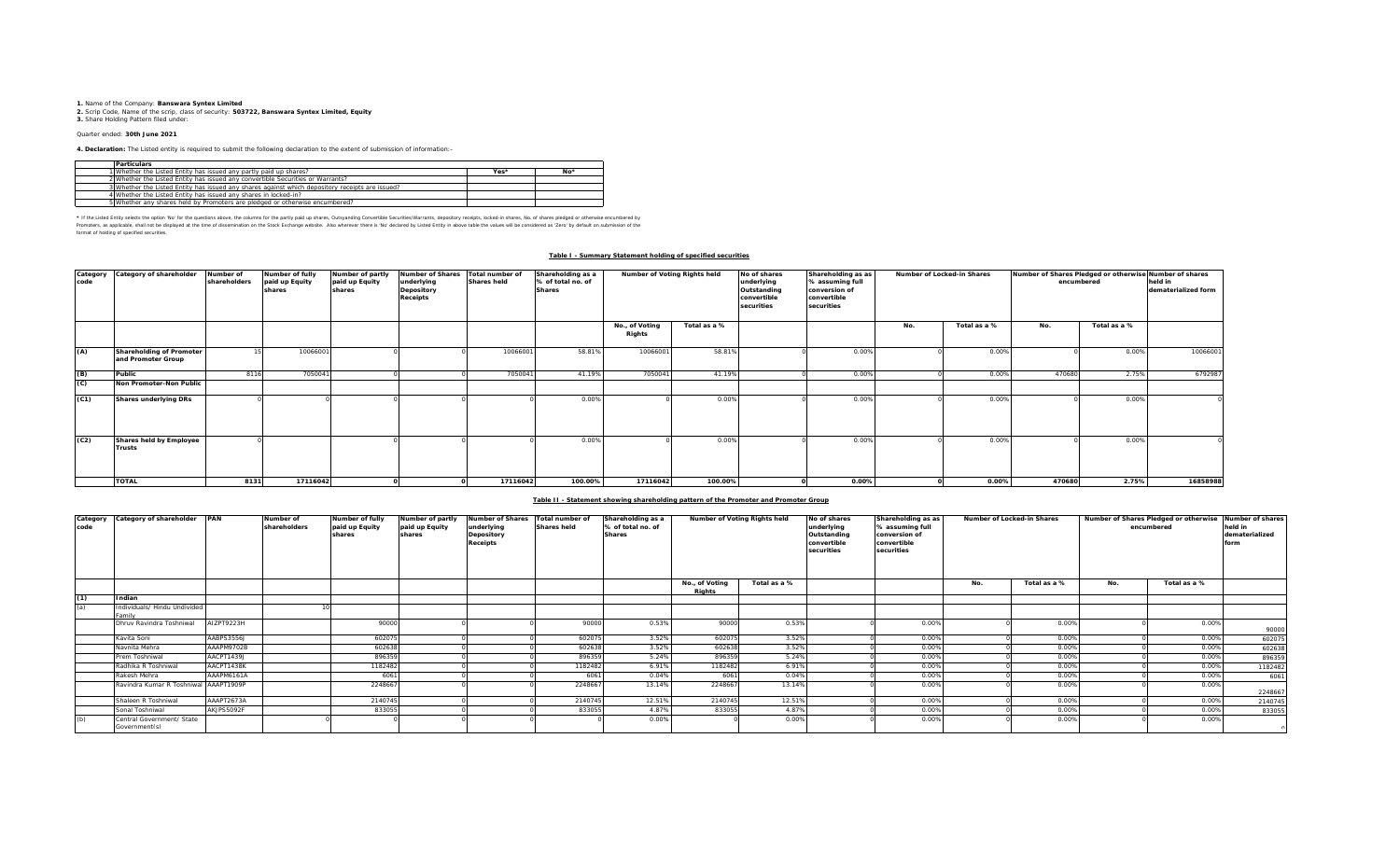| (d) | <b>Bodies Corporate</b>                                                                   |            |          |  |          |        |          |        |       |       |          |          |
|-----|-------------------------------------------------------------------------------------------|------------|----------|--|----------|--------|----------|--------|-------|-------|----------|----------|
|     | Lawson Trading Co. Pvt Ltd AAACL6061B                                                     |            | 405018   |  | 405018   | 2.37%  | 405018   | 2.37%  | 0.00% | 0.00% | 0.00%    | 405018   |
|     | Moonfine Trading Co. Pvt Ltd AACCM2240H                                                   |            | 194500   |  | 194500   | 1.14%  | 194500   | 1.14%  | 0.00% | 0.00% | 0.00%    | 194500   |
|     | Niral Trading Pvt Ltd                                                                     | AAACN3463B | 561665   |  | 561665   | 3.28%  | 561665   | 3.28%  | 0.00% | 0.00% | 0.00%    | 561665   |
|     | Speedshore Trading Co. Pvt AAECS7228M                                                     |            | 202736   |  | 202736   | 1.18%  | 202736   | 1.18%  | 0.00% | 0.00% | 0.00%    | 202736   |
|     | Sub-Total (A)(1)                                                                          |            | 9966001  |  | 9966001  | 58.23% | 9966001  | 58.23% | 0.00% | 0.00% | 0.00%    | 9966001  |
| (2) | Foreign                                                                                   |            |          |  |          |        |          |        |       |       |          |          |
| (a) | Individuals (Non-Resident<br>Individuals/ Foreign<br>Individuals)                         |            |          |  |          |        |          |        |       |       |          |          |
|     | Udit Ravindra Toshniwal                                                                   | AJIPT4880G | 100000   |  | 100000   | 0.58%  | 100000   | 0.58%  | 0.00% | 0.00% | 0.00%    | 100000   |
| (h) | Government                                                                                |            |          |  |          | 0.00%  |          | 0.00%  | 0.00% | 0.00% | 0.00%    |          |
|     | Institutions                                                                              |            |          |  |          | 0.00%  |          | 0.00%  | 0.00% | 0.00% | 0.00%    |          |
|     | Foreign Portfolio Investor                                                                |            |          |  |          | 0.00%  |          | 0.00%  | 0.00% | 0.00% | 0.00%    |          |
|     | Any Other (specify)                                                                       |            |          |  |          | 0.00%  |          | 0.00%  | 0.00% | 0.00% | 0.00%    |          |
|     | Sub-Total (A)(2)                                                                          |            | 100000   |  | 100000   | 0.58%  | 100000   | 0.58%  | 0.00% | 0.00% | $0.00\%$ | 100000   |
|     | <b>Total Shareholding of</b><br>Promoter and Promoter<br>Group $(A)$ =<br>$(A)(1)+(A)(2)$ |            | 10066001 |  | 10066001 | 58.81% | 10066001 | 58.81% | 0.00% | 0.00% | 0.00%    | 10066001 |

## **Table III - Statement showing shareholding pattern of the Public shareholder**

| Category<br>code  | Category of shareholder PAN                                                            |            | Number of<br>shareholders | Number of fully<br>paid up Equity<br>shares | Number of partly<br>paid up Equity<br>shares | Number of Shares<br>underlying<br>Depository<br>Receipts | Total number of<br><b>Shares held</b> | Shareholding as a<br>% of total no. of<br><b>Shares</b> | Number of Voting Rights held |                | No of shares<br>underlying<br>Outstanding<br>convertible<br>securities | Shareholding as as<br>% assuming full<br>conversion of<br>convertible<br>securities | Number of Locked-in Shares |                |        | Number of Shares Pledged or otherwise Number of shares<br>encumbered | held in<br>dematerialized<br>form |
|-------------------|----------------------------------------------------------------------------------------|------------|---------------------------|---------------------------------------------|----------------------------------------------|----------------------------------------------------------|---------------------------------------|---------------------------------------------------------|------------------------------|----------------|------------------------------------------------------------------------|-------------------------------------------------------------------------------------|----------------------------|----------------|--------|----------------------------------------------------------------------|-----------------------------------|
| (1)               | <b>Institutions</b>                                                                    |            |                           |                                             |                                              |                                                          |                                       |                                                         |                              |                |                                                                        |                                                                                     |                            |                |        |                                                                      |                                   |
|                   | Mutual Funds / UTI<br>/enture Capital Funds                                            |            |                           |                                             |                                              |                                                          |                                       | 0.00%<br>0.00%                                          |                              | 0.00%<br>0.00% |                                                                        | 0.00%<br>0.00%                                                                      |                            | 0.00%<br>0.00% |        | 0.00%<br>0.00%                                                       |                                   |
| (a)<br>(b)<br>(c) | Alternate Investment Funds                                                             |            |                           |                                             |                                              |                                                          |                                       | 0.00%                                                   |                              | 0.00%          |                                                                        | 0.00%                                                                               |                            | 0.00%          |        | 0.00%                                                                |                                   |
| (d)               | Foreign Venture Capital                                                                |            |                           |                                             |                                              |                                                          |                                       | 0.00%                                                   |                              | 0.00%          |                                                                        | 0.00%                                                                               |                            | 0.00%          |        | 0.00%                                                                |                                   |
|                   | <b>nvestors</b>                                                                        |            |                           |                                             |                                              |                                                          |                                       |                                                         |                              |                |                                                                        |                                                                                     |                            |                |        |                                                                      |                                   |
| (e)               | Foreign Portfolio Investors                                                            |            |                           |                                             |                                              |                                                          |                                       | 0.00%                                                   |                              | 0.00%          |                                                                        | 0.00%                                                                               |                            | 0.00%          |        | 0.00%                                                                |                                   |
| (f)               | inancial Institutions/ Banks                                                           |            |                           | 450                                         |                                              |                                                          | 450                                   | 0.00%                                                   | 450                          | 0.00%          |                                                                        | 0.00%                                                                               |                            | 0.00%          |        | 0.00%                                                                |                                   |
| $\frac{1}{2}$     | nsurance Companies                                                                     |            |                           |                                             |                                              |                                                          |                                       | 0.00%                                                   |                              | 0.00%          |                                                                        | 0.00%                                                                               |                            | 0.00%          |        | 0.00%                                                                |                                   |
|                   | rovident Funds/Pension<br>unds                                                         |            |                           |                                             |                                              |                                                          |                                       | 0.00%                                                   |                              | 0.00%          |                                                                        | 0.00%                                                                               |                            | 0.00%          |        | 0.00%                                                                |                                   |
| (i)               | Any Other (Foreign                                                                     |            |                           | 76758                                       |                                              |                                                          | 76758                                 | 0.45%                                                   | 76758                        | 0.45%          |                                                                        | 0.00%                                                                               |                            | 0.00%          |        | 0.00%                                                                |                                   |
|                   | <b>Institutional Investors)</b>                                                        |            |                           |                                             |                                              |                                                          |                                       |                                                         |                              |                |                                                                        |                                                                                     |                            |                |        |                                                                      | 76758                             |
|                   | Elara India Opportunities<br>und Limited                                               | AABCE6307N |                           | 658780                                      |                                              |                                                          | 658780                                | 3.85%                                                   | 658780                       | 3.85%          |                                                                        | 0.00%                                                                               |                            | 0.00%          |        | 0.00%                                                                | 658780                            |
|                   | Sub-Total (B)(1)                                                                       |            |                           | 735988                                      |                                              |                                                          | 735988                                | 4.30%                                                   | 735988                       | 4.30%          |                                                                        | 0.00%                                                                               |                            | 0.00%          |        | 0.00%                                                                | 735538                            |
| (2)               | Central Govt/State<br>Govt(s)/President of<br>ndia                                     |            |                           |                                             |                                              |                                                          |                                       | 0.00%                                                   |                              | 0.00%          |                                                                        | 0.00%                                                                               |                            | 0.00%          |        | 0.00%                                                                |                                   |
|                   | Sub-Total (B)(2)                                                                       |            |                           | $\Omega$                                    |                                              | $\Omega$                                                 |                                       | 0.00%                                                   |                              | 0.00%          |                                                                        | 0.00%                                                                               |                            | 0.00%          |        | 0.00%                                                                |                                   |
| $\frac{(3)}{(a)}$ | Non-institutions                                                                       |            |                           |                                             |                                              |                                                          |                                       |                                                         |                              |                |                                                                        |                                                                                     |                            |                |        |                                                                      |                                   |
|                   | Individuals -                                                                          |            |                           |                                             |                                              |                                                          |                                       |                                                         |                              |                |                                                                        |                                                                                     |                            |                |        |                                                                      |                                   |
|                   | Individual shareholders<br>holding nominal share capital<br>up to Rs. 2 lakh.          |            | 7991                      | 2630340                                     |                                              |                                                          | 2630340                               | 15.37%                                                  | 2630340                      | 15.37%         |                                                                        | 0.00%                                                                               |                            | 0.00%          | 164474 | 0.96%                                                                | 2375862                           |
|                   | . Individual shareholders<br>holding nominal share capital<br>in excess of Rs. 2 lakh. |            |                           | 1133527                                     |                                              |                                                          | 113352                                | 6.62%                                                   | 1133527                      | 6.62%          |                                                                        | 0.00%                                                                               |                            | 0.00%          | 254154 | 1.48%                                                                | 1133527                           |
| (b)               | NBFCs registered with RBI                                                              |            |                           |                                             |                                              |                                                          |                                       | 0.00%                                                   |                              | 0.00%          |                                                                        | 0.00%                                                                               |                            | 0.00%          |        | 0.00%                                                                |                                   |
| $\frac{c}{d}$     | mployee Trusts                                                                         |            |                           |                                             |                                              |                                                          |                                       | 0.00%                                                   |                              | 0.00%          |                                                                        | 0.00%                                                                               |                            | 0.00%          |        | 0.00%                                                                |                                   |
|                   | Overseas Depositories<br>(holding DRs) (balancing<br>iaure)                            |            |                           |                                             |                                              |                                                          |                                       |                                                         |                              |                |                                                                        |                                                                                     |                            |                |        |                                                                      |                                   |
| (d)               | Any Other (Bodies<br>$\cdots$                                                          |            | 92                        | 415630                                      |                                              |                                                          | 415630                                | 2.43%                                                   | 415630                       | 2.43%          |                                                                        | 0.00%                                                                               |                            | 0.00%          | 52052  | 0.30%                                                                | 413504                            |